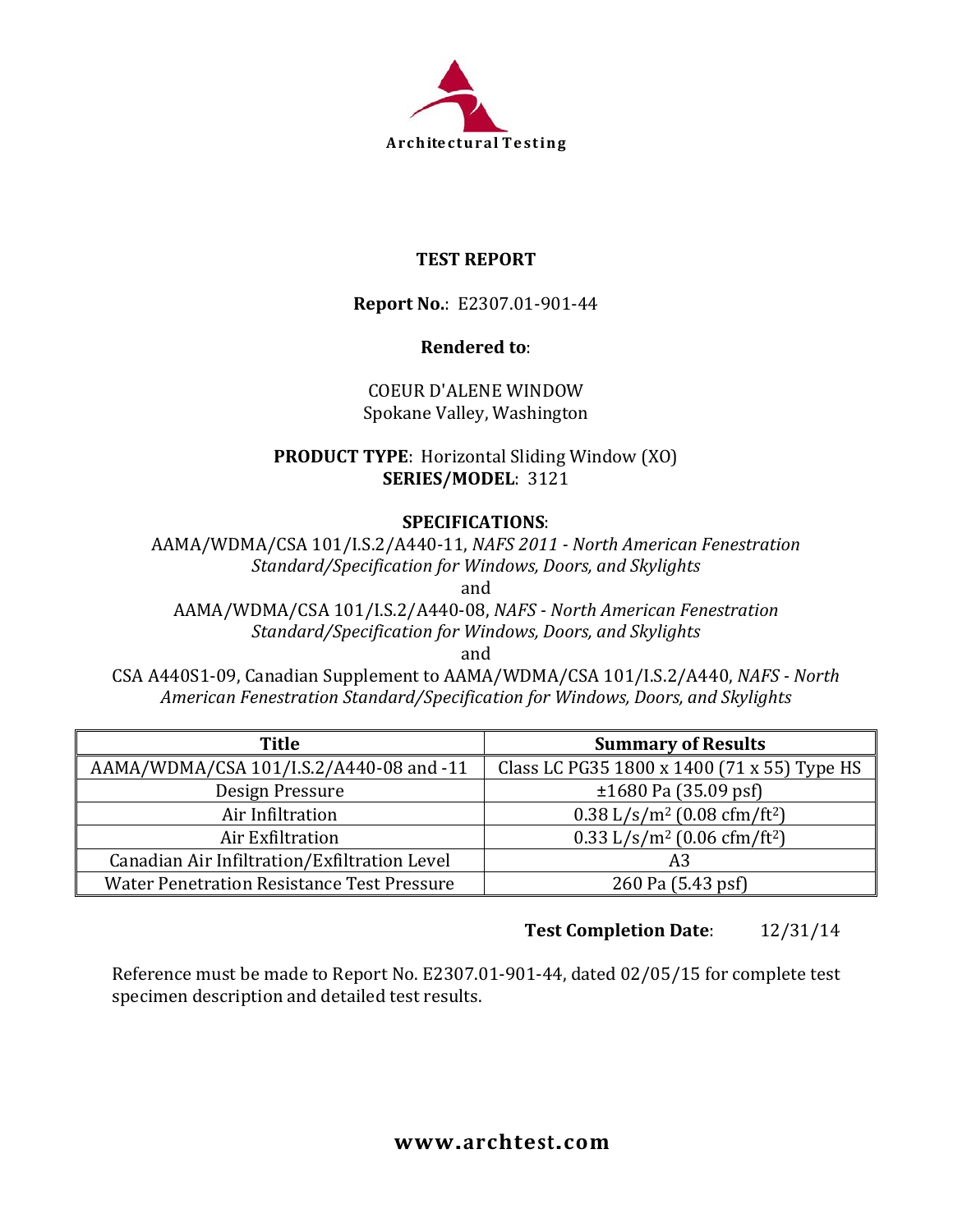

| 1.0 Report Issued To: | Coeur d'Alene Window<br>3808 N. Sullivan Rd.<br>Spokane Valley, WA 99216                 |
|-----------------------|------------------------------------------------------------------------------------------|
| 2.0 Test Laboratory:  | Architectural Testing, Inc.<br>22155 68th Avenue South<br>Kent, WA 98032<br>253-395-5656 |

### **3.0 Project Summary**:

- **3.1 Product Type**: Horizontal Sliding Window (XO)
- **3.2 Series/Model**: 3121
- **3.3 Compliance Statement**: Results obtained are tested values and were secured by using the designated test method(s). The specimens tested successfully met the performance requirements for **Class LC PG35 1800 x 1400 (71 x 55) Type HS** rating.
- **3.4 Test Dates**: 12/30/14 12/31/14
- **3.5 Test Record Retention End Date**: All test records for this report will be retained until 12/31/18.
- **3.6 Test Location**: Architectural Testing test facility in Kent, Washington.
- **3.7 Test Specimen Source**: The test specimens were provided by the client. Representative samples of the test specimens will be retained by Architectural Testing for a minimum of four years from the test completion date.
- **3.8 Drawing Reference**: The test specimen drawings have been reviewed by Architectural Testing and are representative of the test specimen reported herein. Test specimen construction was verified by Architectural Testing per the drawings located in the appropriate Appendix. Any deviations are documented herein or on the drawings.

#### **3.9 List of Official Observers**:

| <u>Name</u>     | <u>Company</u>              |
|-----------------|-----------------------------|
| Guillermo Silva | Architectural Testing, Inc. |
| Jeffrey Dideon  | Architectural Testing, Inc. |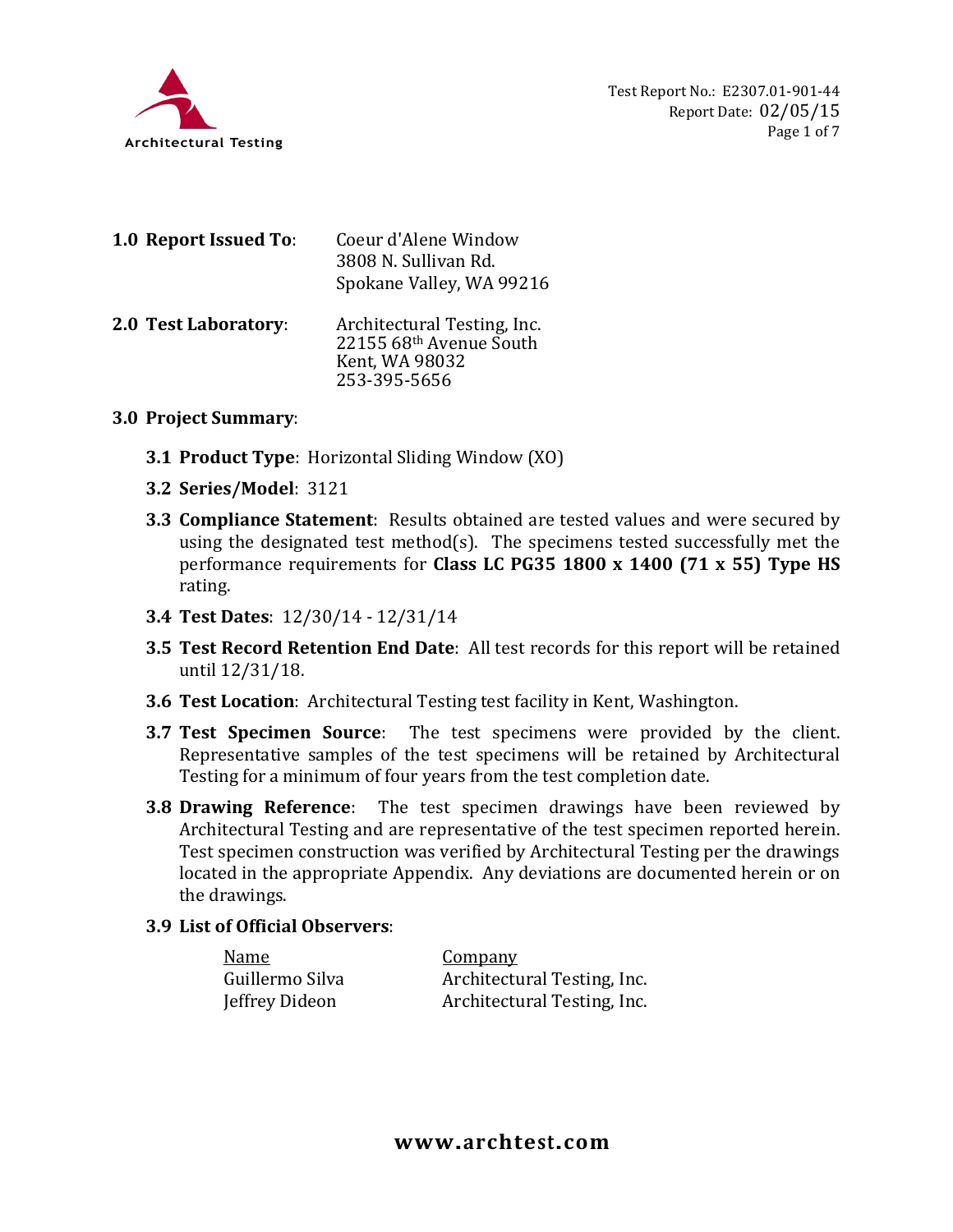

### **4.0 Test Specifications**:

AAMA/WDMA/CSA 101/I.S.2/A440-11, *NAFS 2011 - North American Fenestration Standard/Specification for Windows, Doors, and Skylights*

and

AAMA/WDMA/CSA 101/I.S.2/A440-08, *NAFS - North American Fenestration Standard/Specification for Windows, Doors, and Skylights*

and

CSA A440S1-09, Canadian Supplement to AAMA/WDMA/CSA 101/I.S.2/A440, *NAFS - North American Fenestration Standard/Specification for Windows, Doors, and Skylights*

### **5.0 Test Specimen Description**:

### **5.1 Product Sizes**:

| <b>Overall Area:</b>                        | Width       |             | Height      |          |
|---------------------------------------------|-------------|-------------|-------------|----------|
| $2.52 \text{ m}^2$<br>$(27.1 \text{ ft}^2)$ | millimeters | inches      | millimeters | inches   |
| Overall size                                | 1800        | $70 - 7/8$  | 1400        | $55-1/8$ |
| Sash                                        | 875         | $34 - 7/16$ | 1348        | 53       |

### **5.2 Frame Construction**:

| <b>Member</b> | <b>Material</b> | <b>Description</b> |
|---------------|-----------------|--------------------|
| лп            | PVC             | White              |

|                            | <b>Joinery Type</b> | <b>Detail</b>                                                                            |
|----------------------------|---------------------|------------------------------------------------------------------------------------------|
| All corners                | Mitered             | Mitered and thermally welded                                                             |
| Meeting<br>stile/interlock | Mechanical          | Each end was coped, butt joined, and secured<br>with two $#8 \times 2"$ gasketed screws. |
| Sill track                 | Snap-in             | Snap-fit into the sill and cut short to allow<br>drainage                                |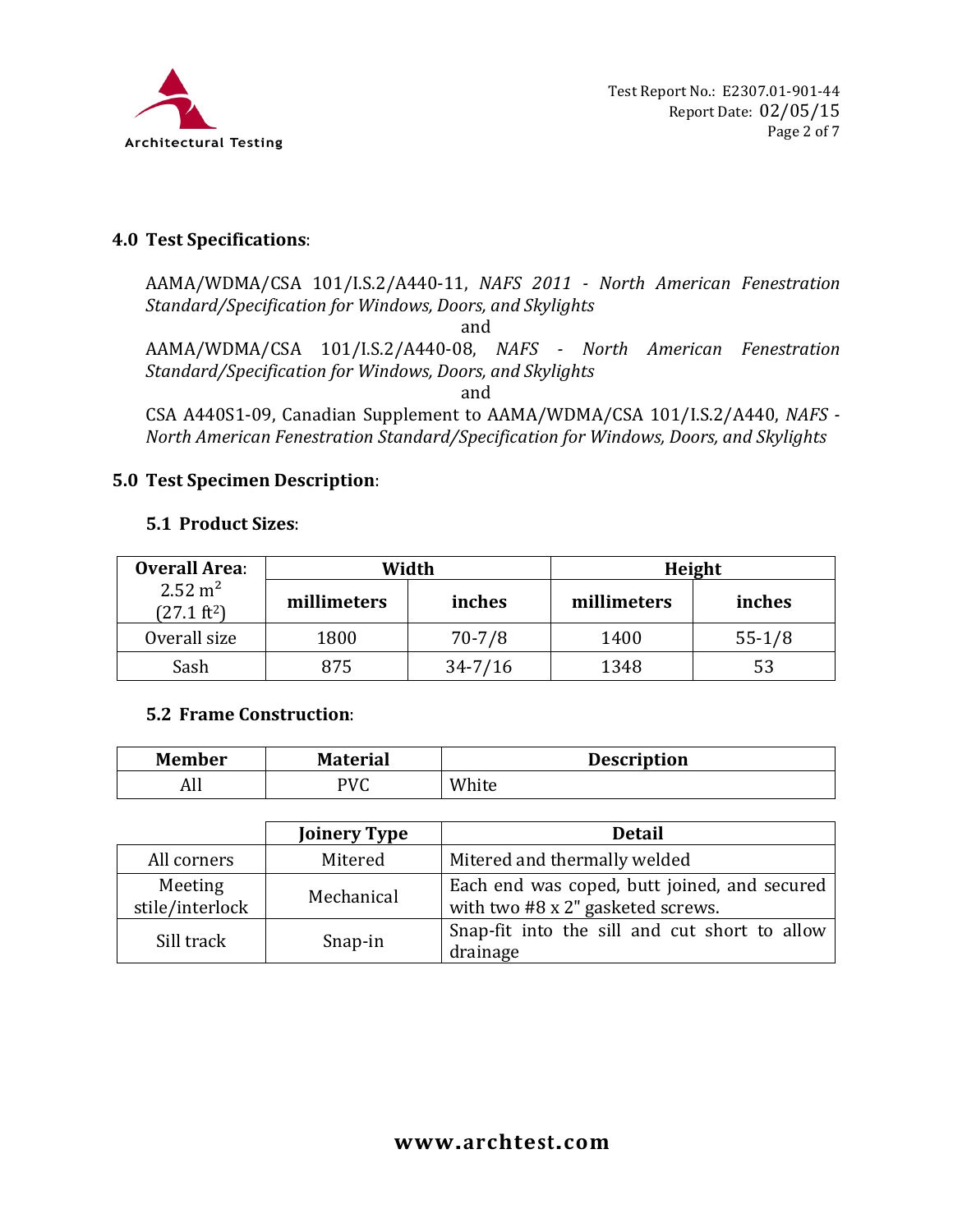

## **5.0 Test Specimen Description:** (Continued)

#### **5.3 Sash Construction**:

| <b>Member</b> | <b>Material</b> | <b>Description</b> |
|---------------|-----------------|--------------------|
| All           | <b>PVC</b><br>ີ | White              |

|             | <b>Joinery Type</b> | Detail                       |
|-------------|---------------------|------------------------------|
| All corners | Mitered             | Mitered and thermally welded |

### **5.4 Weatherstripping**:

| <b>Description</b>                                  | Quantity | <b>Location</b>               |
|-----------------------------------------------------|----------|-------------------------------|
| 5.6 mm (0.220") high pile<br>with single center fin | 1 row    | Sash, full perimeter          |
| 5.6 mm (0.220") high pile<br>with single center fin | 1 row    | Fixed meeting stile/interlock |

## **5.5 Glazing**: *No conclusions of any kind regarding the adequacy or inadequacy of the glass in any glazed test specimen(s) can be made.*

| <b>Glass</b><br><b>Type</b><br><b>Nominal</b> | <b>Spacer Type</b> | <b>Interior</b><br>Lite<br><b>Nominal</b> | <b>Exterior</b><br>Lite<br><b>Nominal</b> | <b>Glazing Method</b>                                       |
|-----------------------------------------------|--------------------|-------------------------------------------|-------------------------------------------|-------------------------------------------------------------|
| $19 \text{ mm}$<br>(3/4")<br>IG               | Aluminum           | $3 \text{ mm}$<br>(1/8")<br>annealed      | $3 \text{ mm}$<br>(1/8")<br>annealed      | Glazed with 3/8" foam glazing<br>tape and PVC glazing beads |

| <b>Location</b> |          | <b>Daylight Opening</b> | <b>Glass Bite</b>      |         |
|-----------------|----------|-------------------------|------------------------|---------|
|                 | Quantity | millimeters             | inches                 |         |
|                 |          |                         |                        | 12.5 mm |
| Sash            |          | 793 x 1264              | $31-1/4 \times 49-3/4$ | (1/2")  |
|                 |          |                         |                        | nominal |
|                 |          |                         |                        | 12.5 mm |
| Fixed lite      |          | 830 x 1327              | $32-5/8 \times 52-1/4$ | (1/2")  |
|                 |          |                         |                        | nominal |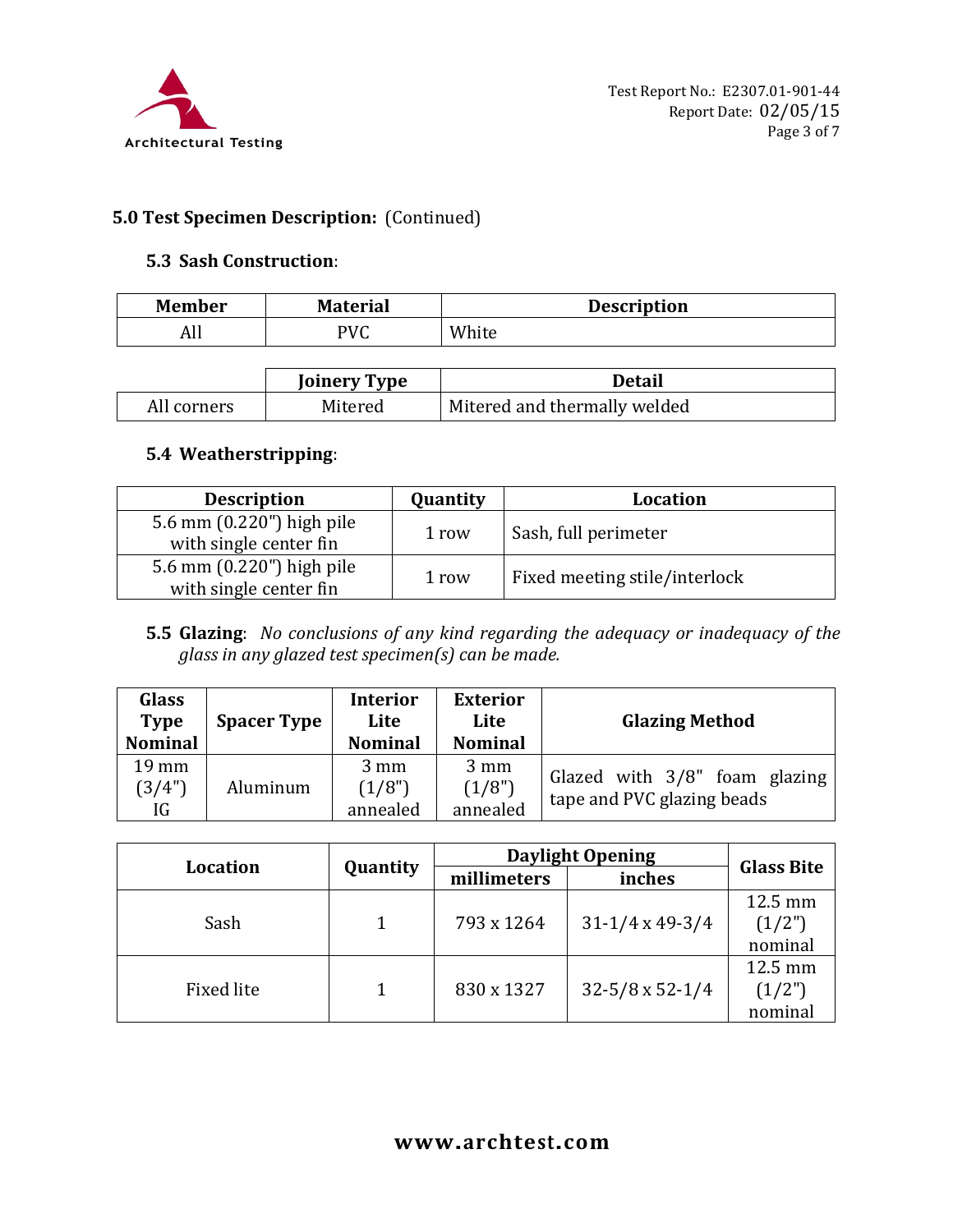

# **5.0 Test Specimen Description:** (Continued)

## **5.6 Drainage**:

| <b>Method</b> | <b>Size</b>                                 | Qty.           | <b>Location</b>                                                                                                               |
|---------------|---------------------------------------------|----------------|-------------------------------------------------------------------------------------------------------------------------------|
| Weep          | 6.4 mm $(1/4")$                             | $\mathcal{L}$  | Sill, sill track cut short off each end                                                                                       |
| Weep          | 15.9 mm x 4.6 mm<br>$(5/8" \times 3/16")$   | 2              | Sill, sash pocket, approx. 51 mm (2") from<br>the corner, through one wall, (draining into<br>hollow)                         |
| Weep          | 12.2 mm $x$ 6.4 mm<br>$(1/2" \times 1/4")$  | 2              | Sill, screen pocket, approx. 20 mm (3/4")<br>from the corner, through one wall, (draining<br>into hollow)                     |
| Weep          | 23.6 mm x 6.4 mm<br>$(15/16"$ x $1/4")$     | $\overline{2}$ | Sill, internal web, at the corner, through one<br>wall, (draining between hollows)                                            |
| Weep          | 12.2 mm $x$ 3.2 mm<br>$(1/2" \times 1/8")$  | $\overline{2}$ | Sill, exterior face, approx. 40 mm (1-5/8")<br>from the corner, through one wall, (draining<br>hollows)                       |
| Weep          | 12.2 mm $x$ 6.4 mm<br>$(9/32" \times 1/4")$ | 2              | Sash, bottom rail, glazing pocket, approx. 15<br>mm $(9/16)$ from the corner, through two<br>walls, (draining glazing pocket) |

## **5.7 Hardware**:

| <b>Description</b>                  | Quantity | Location                                                                                       |
|-------------------------------------|----------|------------------------------------------------------------------------------------------------|
| Metal cam lock                      | 1        | Sash, mid-span and secured with two #6<br>$x 7/8$ " screws                                     |
| Metal keeper                        | 1        | Fixed meeting stiles/interlocks, aligned<br>with lock and secured with two #6 x<br>7/8" screws |
| PVC anti-lift blocks                | 2        | Head, above the sash in the closed<br>position                                                 |
| Plastic roller in a plastic housing | າ        | Sash, bottom rail                                                                              |

### **5.8 Reinforcement**:

| <b>Drawing Number</b> | <b>Location</b>               | <b>Material</b> |
|-----------------------|-------------------------------|-----------------|
| U-2800                | Sash, meeting stile/interlock | Steel           |
| U-3650                | Fixed meeting stile/interlock | Steel           |

# **www.archtest.com**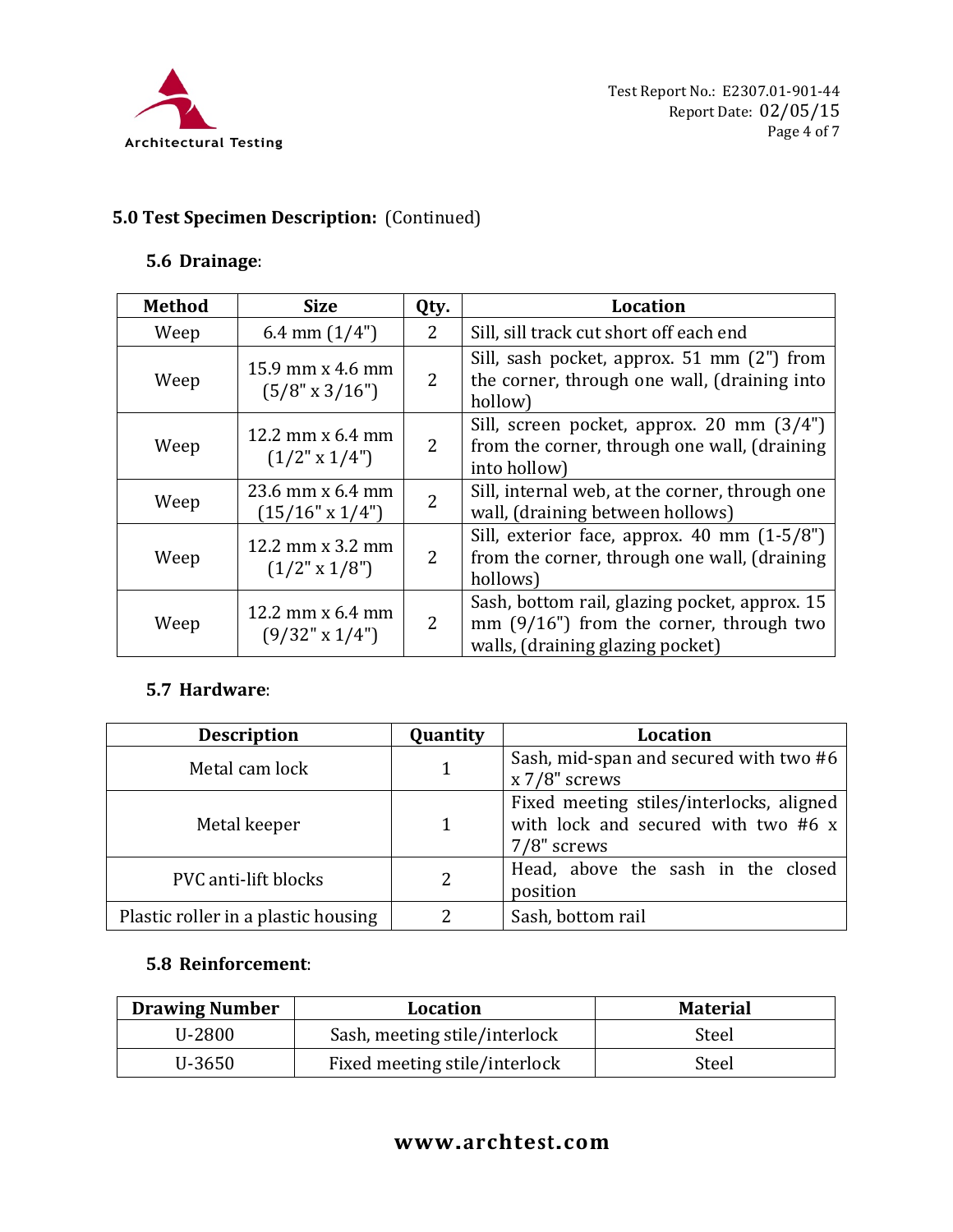

### **6.0 Installation**:

The specimen was installed into a Doug-Fir wood buck. The rough opening allowed for shim space. The exterior perimeter of the window was set with sealant.

| Location       | <b>Anchor Description</b> | <b>Anchor Location</b>                                                              |
|----------------|---------------------------|-------------------------------------------------------------------------------------|
| Full perimeter | #8 by 1" screws           | At the corners and spaced<br>approx. 152 mm (6") apart<br>through pre-punched slots |

### **7.0 Test Results**: The temperature during testing was 18°C (64°F). The results are tabulated as follows:

| <b>Title of Test</b>                   | <b>Results</b>                   | <b>Allowed</b>                              | <b>Note</b>    |
|----------------------------------------|----------------------------------|---------------------------------------------|----------------|
|                                        | Initiate motion:                 |                                             |                |
| <b>Operating Force,</b>                | 51 N (11.5 lbf) max.             | Report only                                 |                |
| per ASTM E 2068                        | Maintain motion:                 |                                             |                |
|                                        | 29 N (6.5 lbf) max.              | 115 N (25.85 lbf)                           |                |
|                                        | Locks:                           |                                             |                |
|                                        | 13 N (3.0 lbf) max.              | 100 N (22.48 lbf)                           |                |
| Canadian                               | Initiate motion:                 |                                             |                |
| <b>Operating Force,</b>                | 51 N (11.5 lbf) max.             | 90 N (20.23 lbf)                            |                |
| per ASTM E 2068                        | Maintain motion:                 |                                             |                |
| Normal Use                             | 29 N (6.5 lbf) max.              | 45 N (10.12 lbf)                            |                |
| Air Leakage,                           |                                  |                                             |                |
| Infiltration per ASTM E 283            | $0.38 L/s/m^2$                   | $1.5 \frac{\text{L}}{\text{s}} \text{/m}^2$ |                |
| at 75 Pa (1.57 psf)                    | $(0.08 \text{ cfm}/\text{ft}^2)$ | $(0.3 \text{ cfm}/\text{ft}^2)$             | 1              |
| Air Leakage,                           |                                  |                                             |                |
| <b>Exfiltration per ASTM E 283</b>     | 0.33 L/s/m <sup>2</sup>          | $1.5 \frac{\text{L}}{\text{s}} \text{/m}^2$ |                |
| at 75 Pa (1.57 psf)                    | $(0.06 \text{ cfm}/\text{ft}^2)$ | $(0.3 \text{ cfm}/\text{ft}^2)$             |                |
| <b>Canadian Air</b>                    |                                  | 0.5 L/s/m <sup>2</sup>                      |                |
| <b>Infiltration/Exfiltration Level</b> | A <sub>3</sub>                   | $(0.1 \text{ cfm}/\text{ft}^2)$             |                |
| <b>Water Penetration</b>               | N/A                              | N/A                                         | $\overline{2}$ |
| <b>Uniform Load Deflection</b>         | N/A                              | N/A                                         | $\overline{2}$ |
| <b>Uniform Load Structural</b>         | N/A                              | N/A                                         | $\overline{2}$ |

## **www.archtest.com**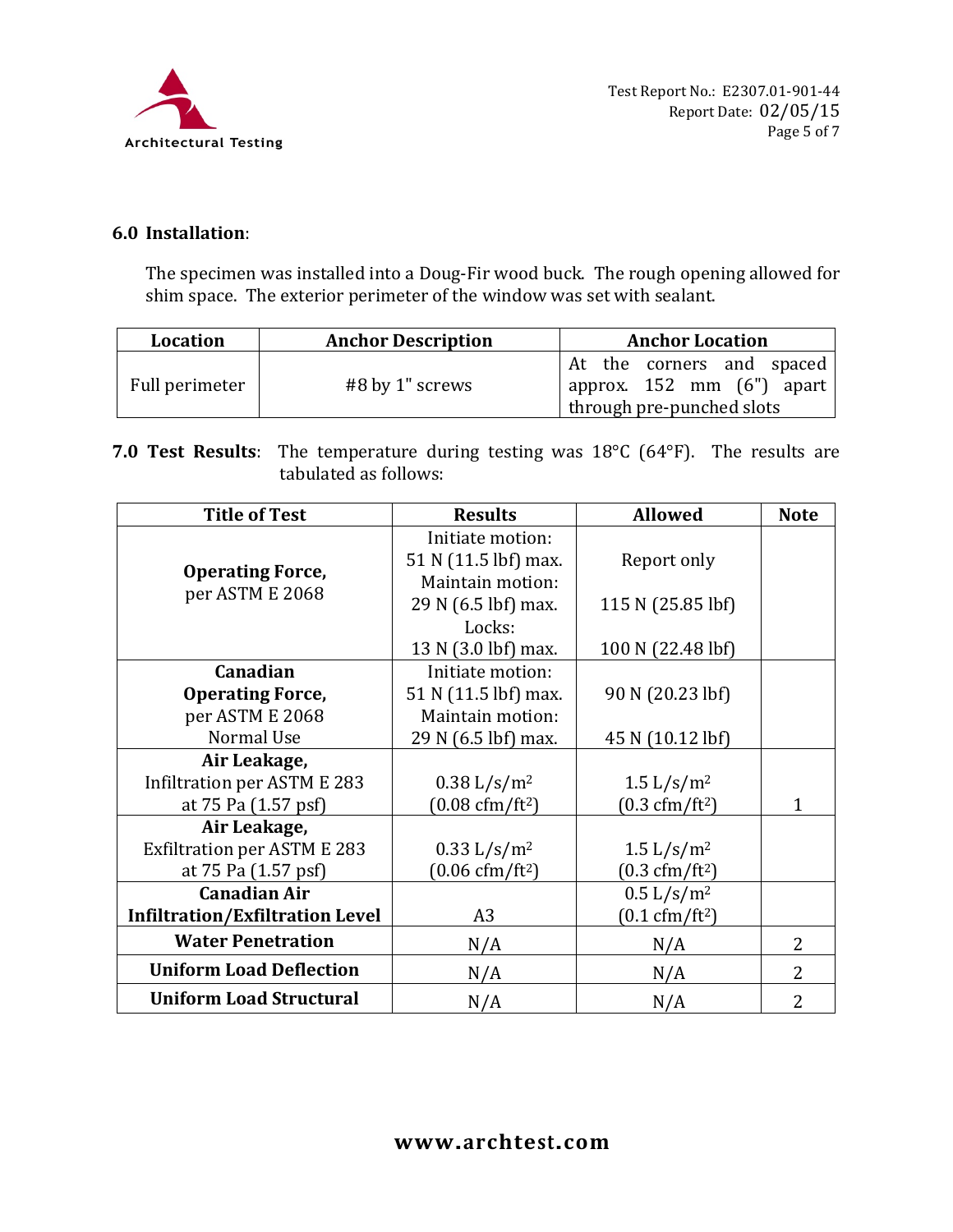

#### **7.0 Test Results:** (Continued)

| <b>Title of Test</b>             | <b>Results</b>              | <b>Allowed</b>       | <b>Note</b> |
|----------------------------------|-----------------------------|----------------------|-------------|
| <b>Forced Entry Resistance,</b>  |                             |                      |             |
| per ASTM F 588,                  |                             |                      |             |
| Grade: 20                        | Pass                        | No entry             |             |
| <b>Forced Entry Resistance,</b>  |                             |                      |             |
| per CAWM 301                     | Pass                        | No entry             |             |
| <b>Thermoplastic Corner Weld</b> | Pass                        | Meets as stated      |             |
| Deglazing,                       |                             |                      |             |
| per ASTM E 987                   |                             |                      |             |
| Operating direction,             |                             |                      |             |
| 320 N (70 lbf)                   | Pass                        | Meets as stated      |             |
| Remaining direction,             |                             |                      |             |
| 230 N (50 lbf)                   | Pass                        | Meets as stated      |             |
|                                  | <b>Optional Performance</b> |                      |             |
| <b>Water Penetration,</b>        |                             |                      |             |
| per ASTM E 547                   |                             |                      |             |
| at 260 Pa (5.43 psf)             | Pass                        | No leakage           | 3           |
| <b>Uniform Load Deflection,</b>  |                             |                      |             |
| per ASTM E 330                   |                             |                      |             |
| Deflections taken at meeting     |                             |                      |             |
| stile/interlock                  |                             |                      |             |
| $+1680$ Pa (35.09 psf)           | $13.5$ mm $(0.53")$         | Report Only          |             |
| $-1680$ Pa $(35.09$ psf)         | 13.8 mm (0.54")             | Report Only          | 4, 5, 6     |
| <b>Uniform Load Structural,</b>  |                             |                      |             |
| per ASTM E 330                   |                             |                      |             |
| Permanent sets taken at          |                             |                      |             |
| meeting stile/interlock          |                             |                      |             |
| +2520 Pa (52.63 psf)             | $0.3$ mm $(0.01")$          | 5.44 mm (0.21") max. |             |
| $-2520$ Pa $(52.63$ psf)         | $0.5$ mm $(0.02")$          | 5.44 mm (0.21") max. | 5,6         |

*Note 1: The tested specimen meets (or exceeds) the performance levels specified in AAMA/WDMA/CSA 101/I.S.2/A440 for air leakage resistance.*

*Note 2: The client opted to start at a pressure higher than the minimum required. Test results are reported under Optional Performance.*

*Note 3: Without insect screen.*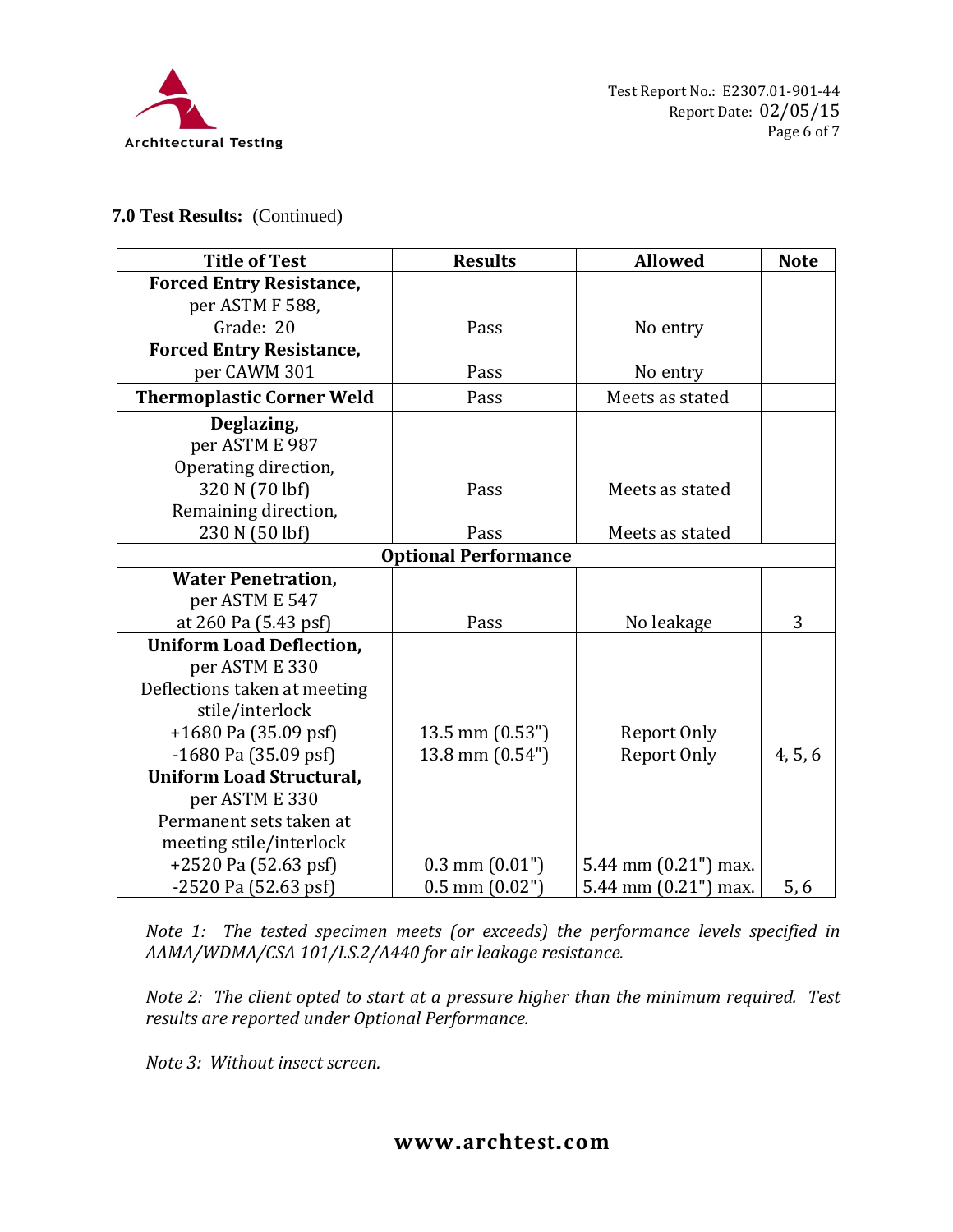

*Note 4: The deflections reported are not limited by AAMA/WDMA/CSA 101/I.S.2/A440 for this product designation. The deflection data is recorded in this report for special code compliance and information only.*

*Note 5: Loads were held for 10 seconds.*

*Note 6: Tape and film were not used to seal against air leakage during structural testing.*

Architectural Testing will service this report for the entire test record retention period. Test records, such as detailed drawings, datasheets, representative samples of test specimens, or other pertinent project documentation, will be retained by Architectural Testing, Inc. for the entire test record retention period.

This report does not constitute certification of this product nor an opinion or endorsement by this laboratory. It is the exclusive property of the client so named herein and relates only to the specimen tested. This report may not be reproduced, except in full, without the written approval of Architectural Testing, Inc.

For ARCHITECTURAL TESTING, INC.

Guillermo Silva Jeffrey L. Dideon

JLD:pac

Digitally Signed by: Guillermo Silva<br>
Guillermo Silva<br>
Guillermo Silva<br>
Teffrev L. Dideon Director – Regional Operations

Attachments (pages): This report is complete only when all attachments listed are included. Appendix-A: Alteration Addendum (1) Appendix-B: Location of Air Seal (1) Appendix-C: Drawings (9)

This report produced from controlled document template ATI 00438, revised 06/27/14.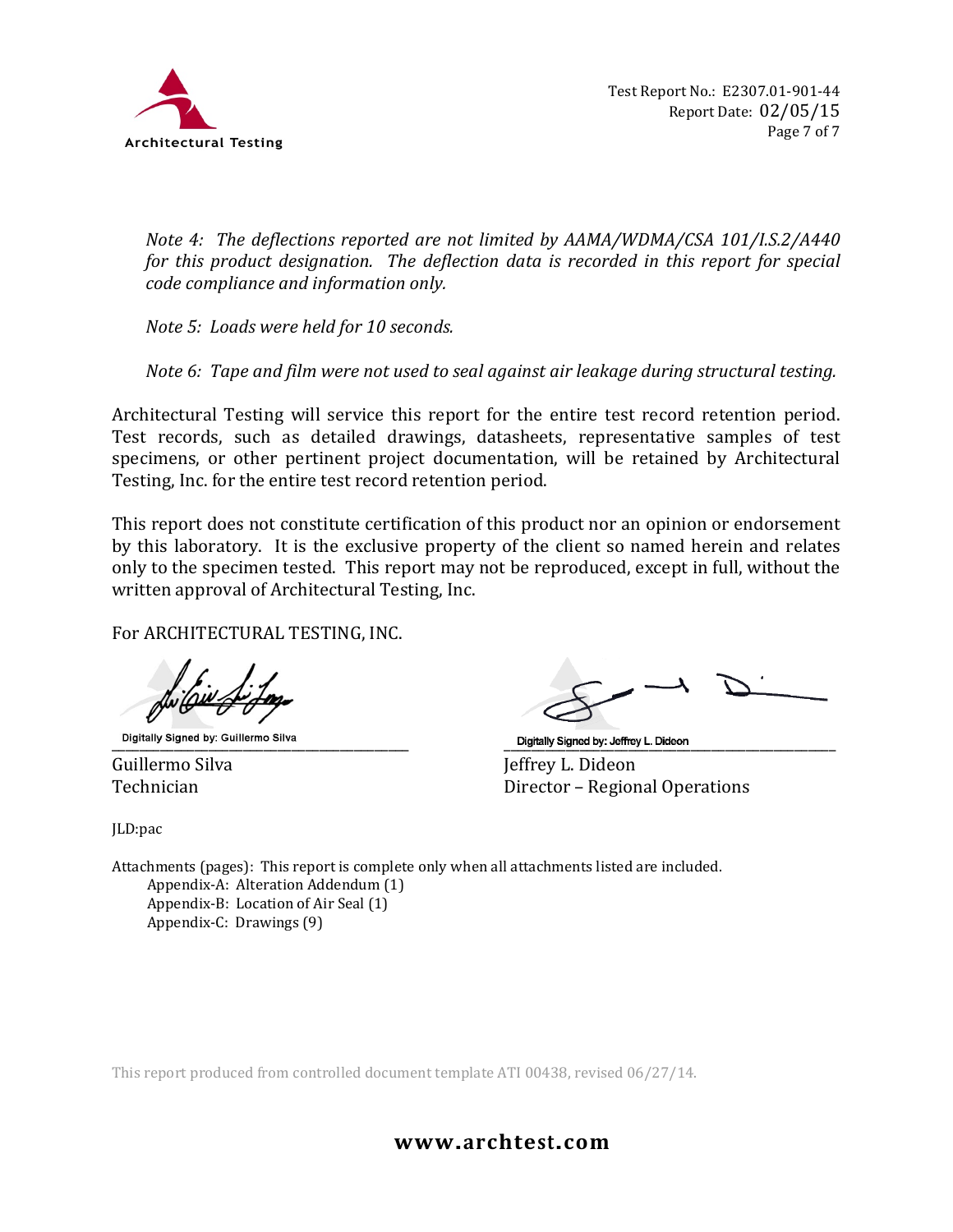

Test Report No.: E2307.01-901-44 Report Date: 02/05/15

# **Appendix A**

## **Alteration Addendum**

*Note: No alterations were required.*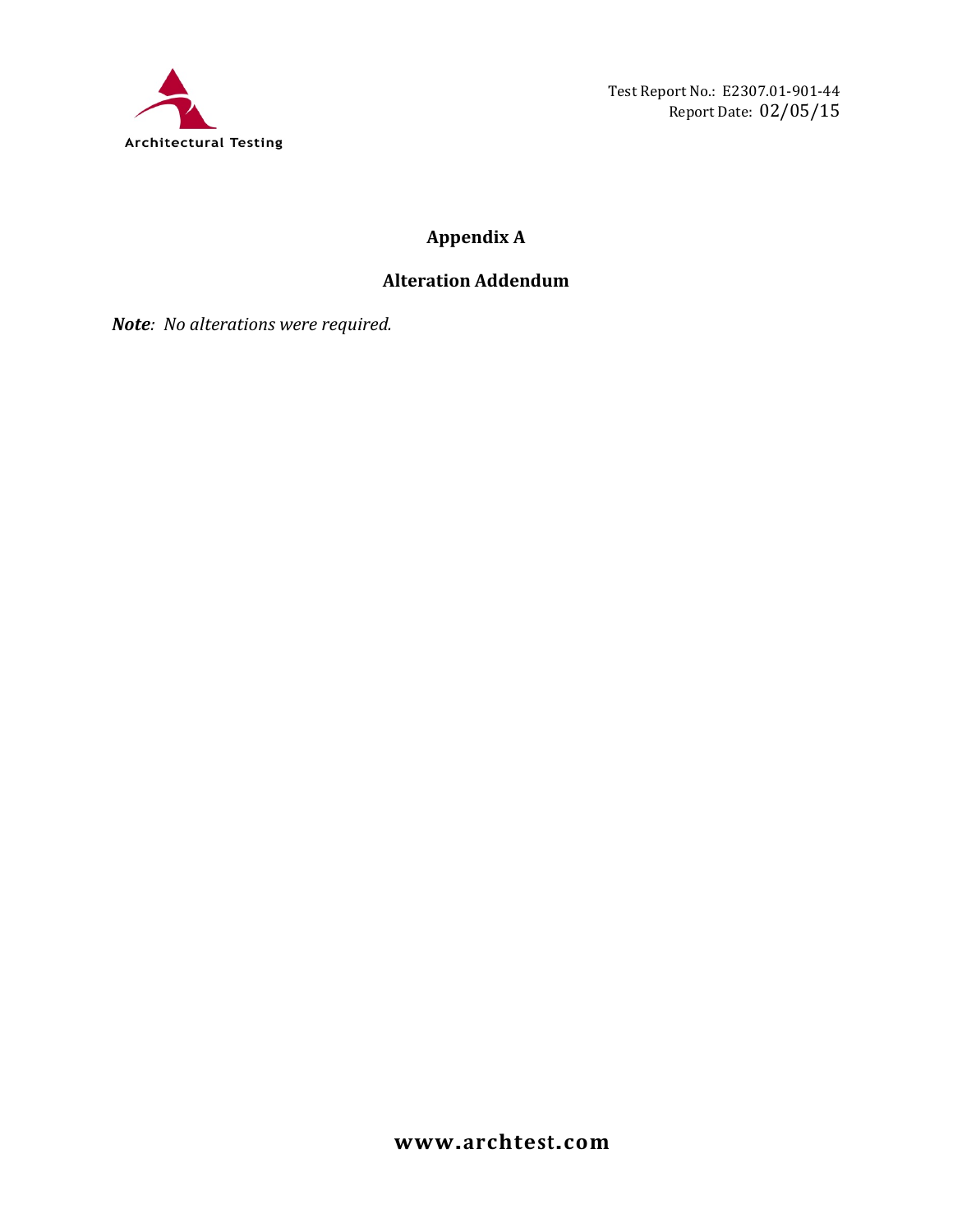

### **Appendix B**

**Location of Air Seal**: The air seal between the test specimen and the test wall is detailed below. The seal is made of foam weatherstripping and is attached to the edge of the test specimen buck. The test specimen buck is placed against the test wall and clamped in place, compressing the weatherstripping and creating a seal.



### **www.archtest.com**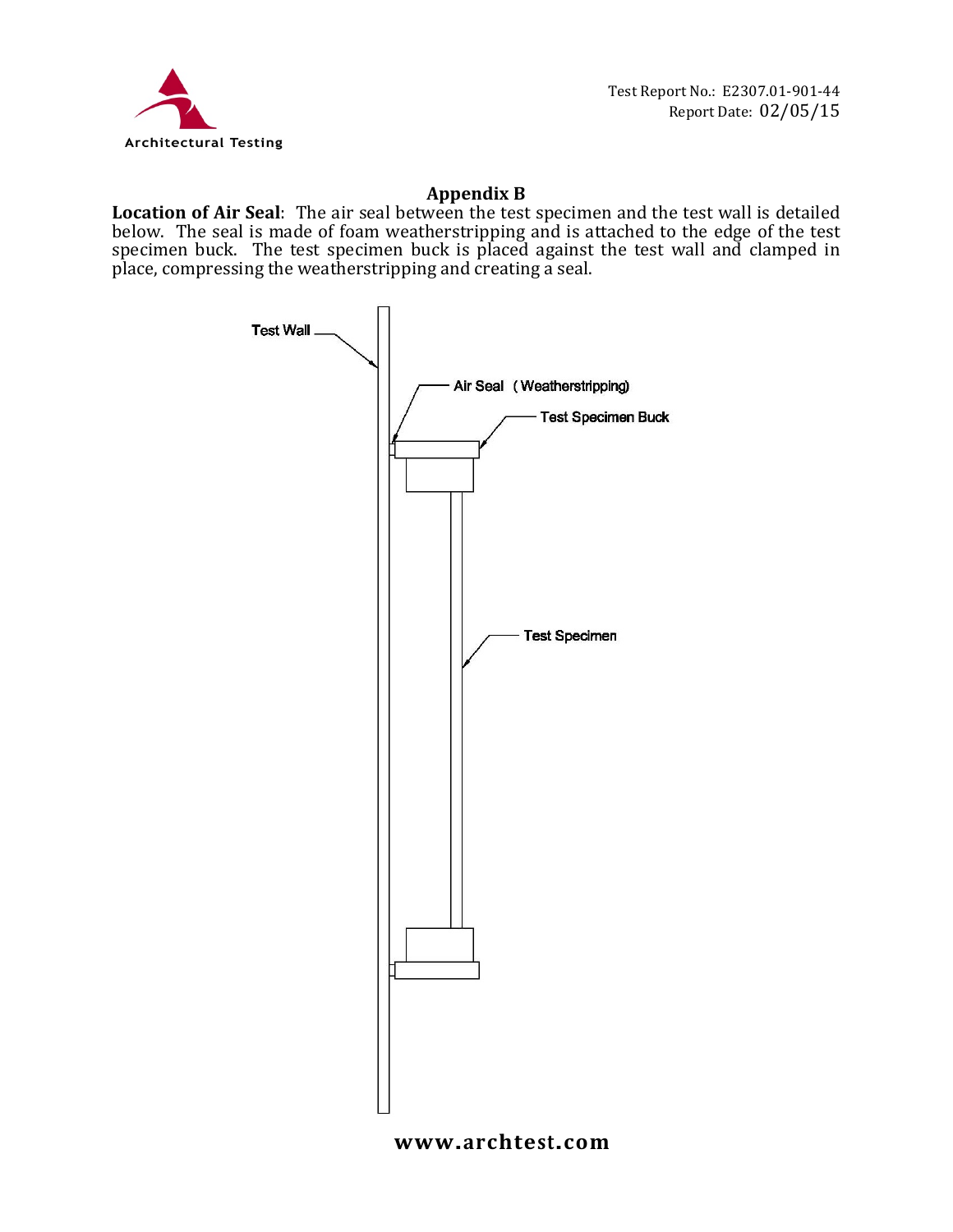

**Appendix C**

**Drawings**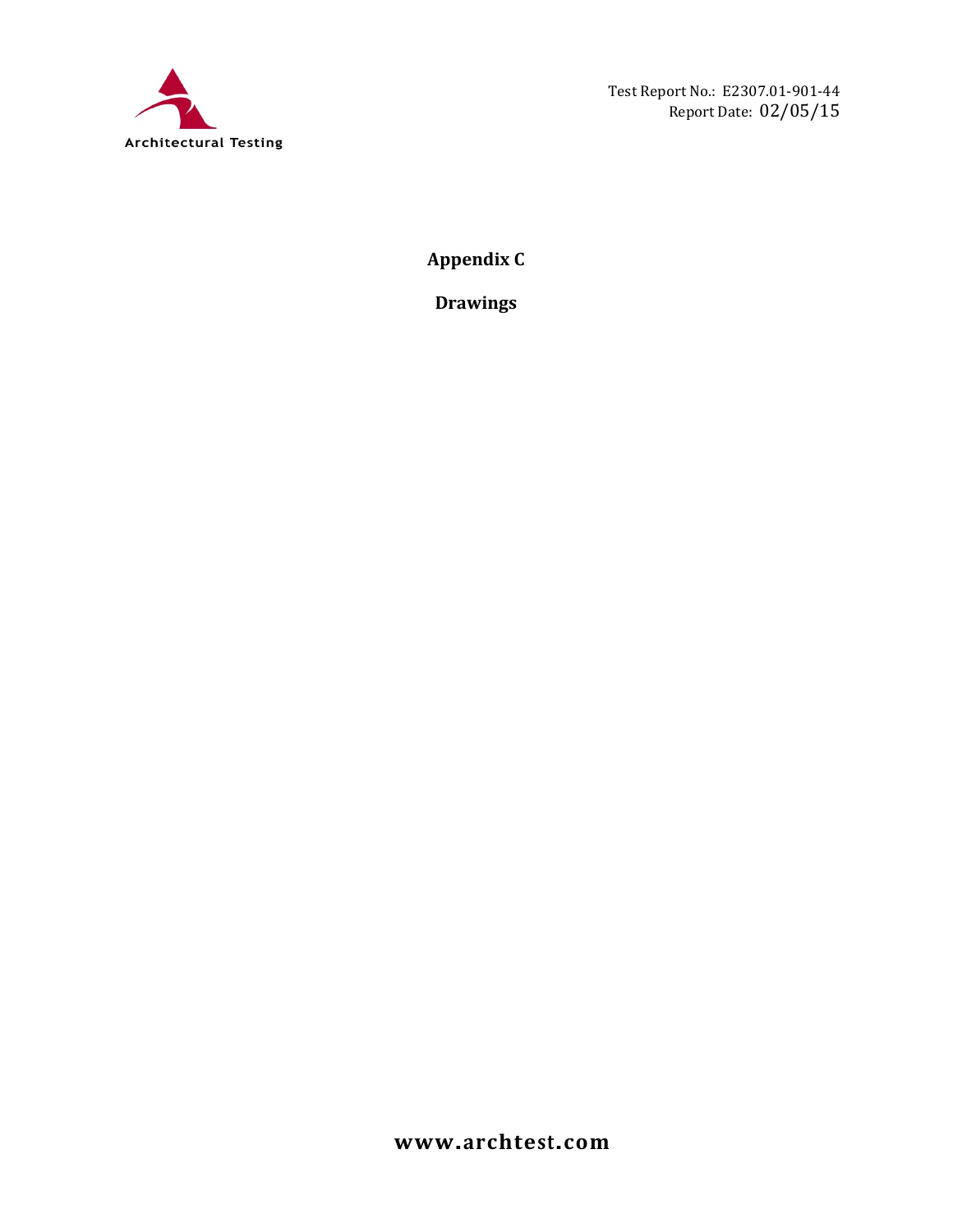|                           | 63-423-116       | 10-Yer 55-18     |
|---------------------------|------------------|------------------|
|                           |                  |                  |
| Part                      | Part #           | Part#            |
| Main Frame                | R1270-W801       | R1270-W801       |
| <b>Mullion</b>            | R1279-W801       | R1279-W801       |
| <b>Mullion Metal</b>      | U365044          | U365046          |
| Sash Interlock            | R1278-W801       | R1278-W801       |
| Sash Interlock Metal      | <b>U280094</b>   | U280096          |
| Sash Common Rail          | R1277-W801       | R1277-W801       |
| Lock                      | A30700404.42     | A30700404.42     |
| Keeper                    | 41988.42         | 41988.42         |
| <b>Lock Screw</b>         | 085D06P6FSZWHT   | 085D06P6FSZWHT   |
| Keeper Screw              | 065D06PPSZ       | 065D06PPSZ       |
| Anti Lift Clip            | R1284-W801       | R1284-W801       |
| <b>Slider Track</b>       | R1280-W801       | R1280-W801       |
| <b>Setting Block</b>      | 6554(2)          | 6555 (2)         |
| <b>Setting Block Glue</b> | IPS-56-1021      | IPS-56-1021      |
| <b>Glazing Tape</b>       | VG1216W-FC515    | VG1216W-FC515    |
| <b>Glazing Bead</b>       | 1994-W801        | 1994-W801        |
| <b>Wheels</b>             | 4236-100-2       | 4236-100-2       |
| <b>Mullion Screw</b>      | 08A14PT4HVHLDNEO | 08A14PT4HVHLDNEO |



Report#

Tech<sub>-</sub>

<u>BLR</u>

Date\_ $\overline{\mathcal{L}}$  $4<$  $28$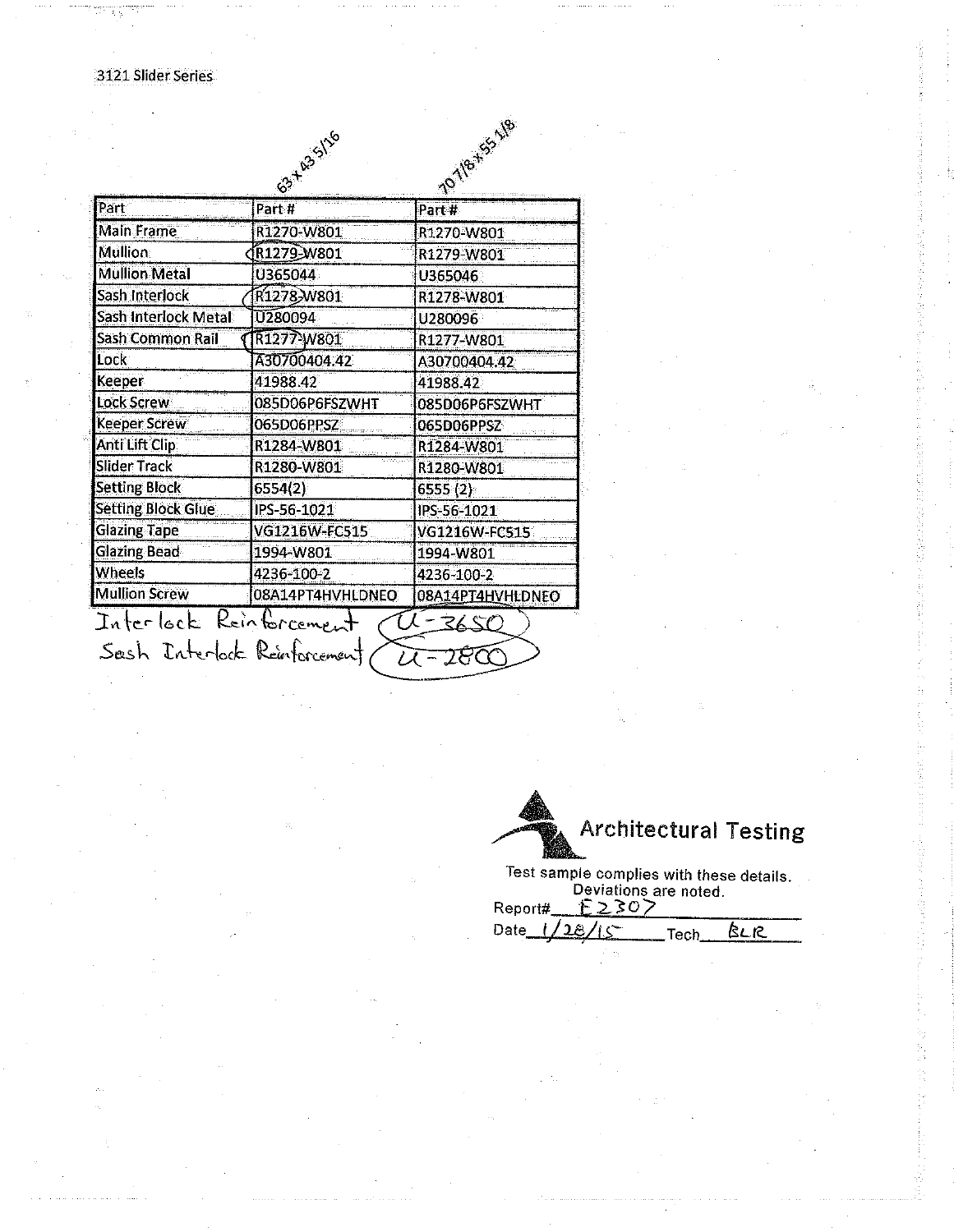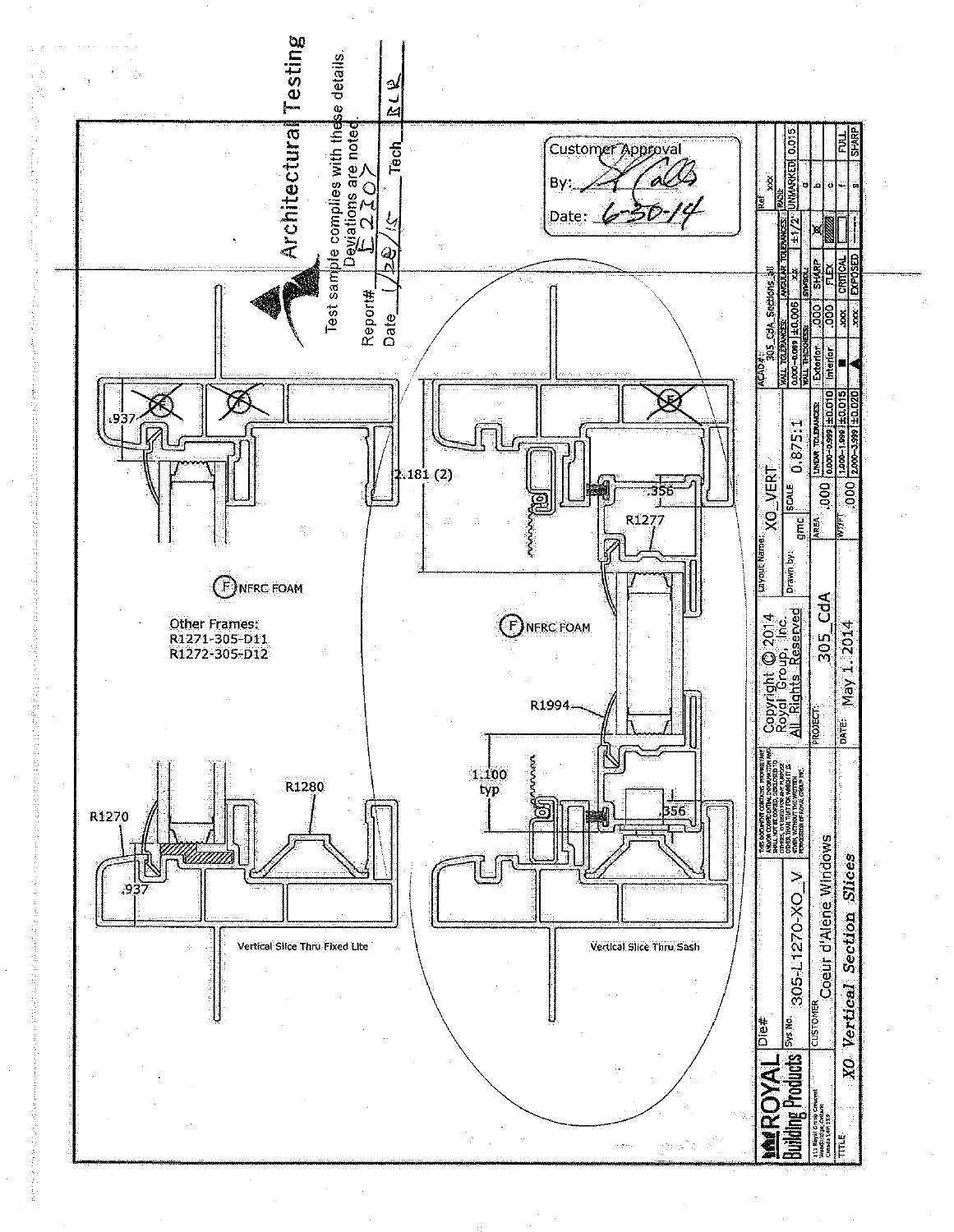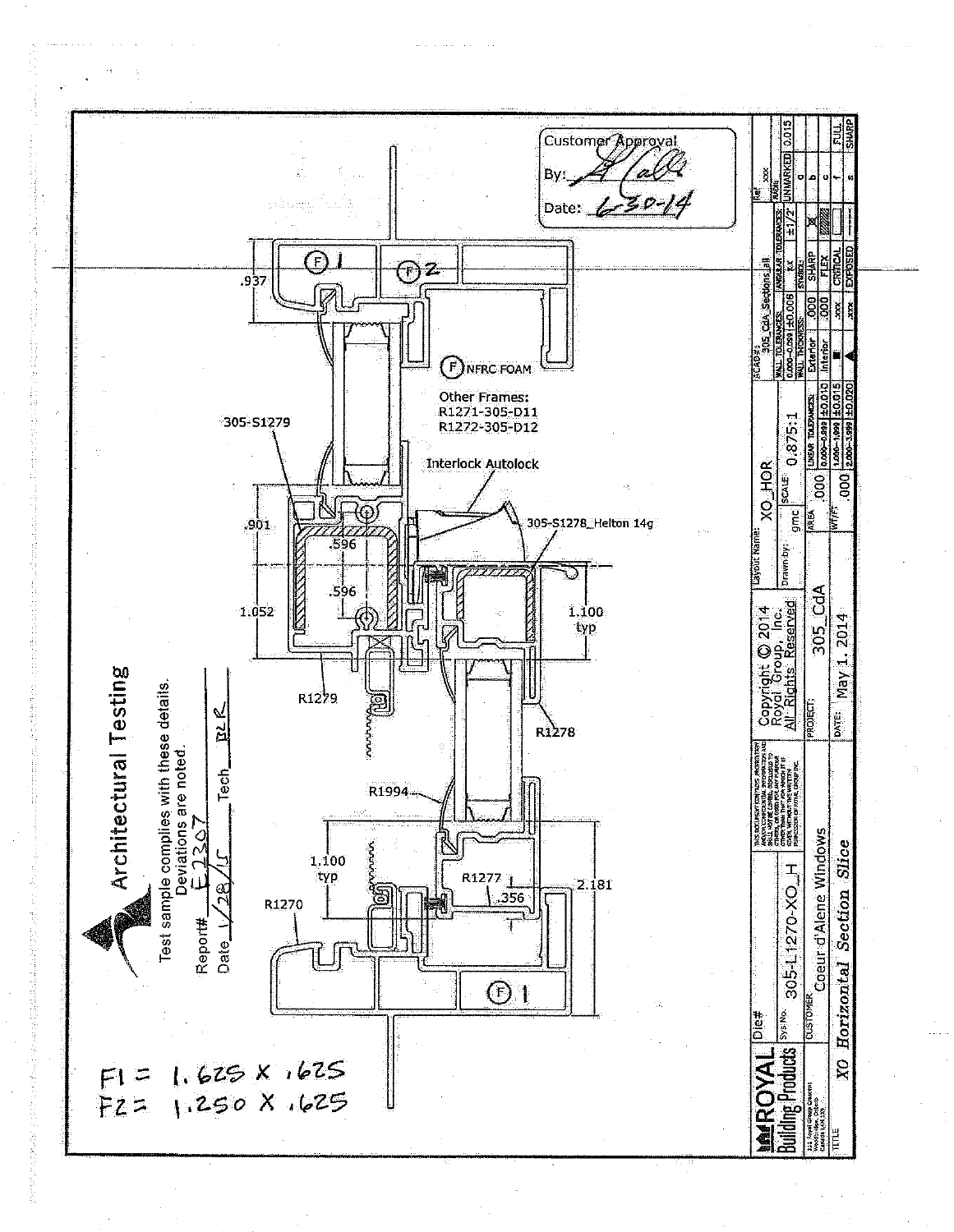

经定

计图像设备的

2010年4月1日

医抗血管 的复数的过去式和过去分词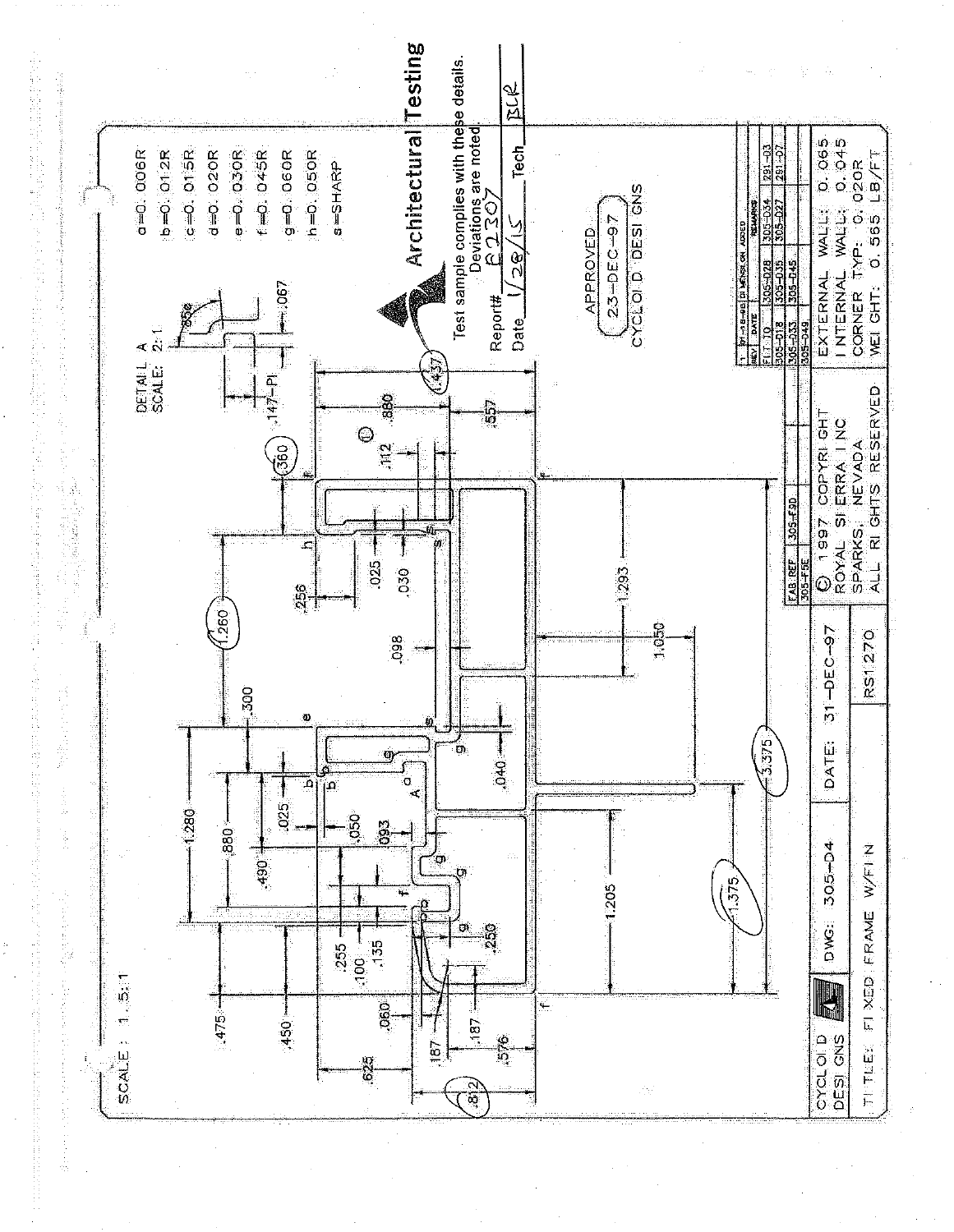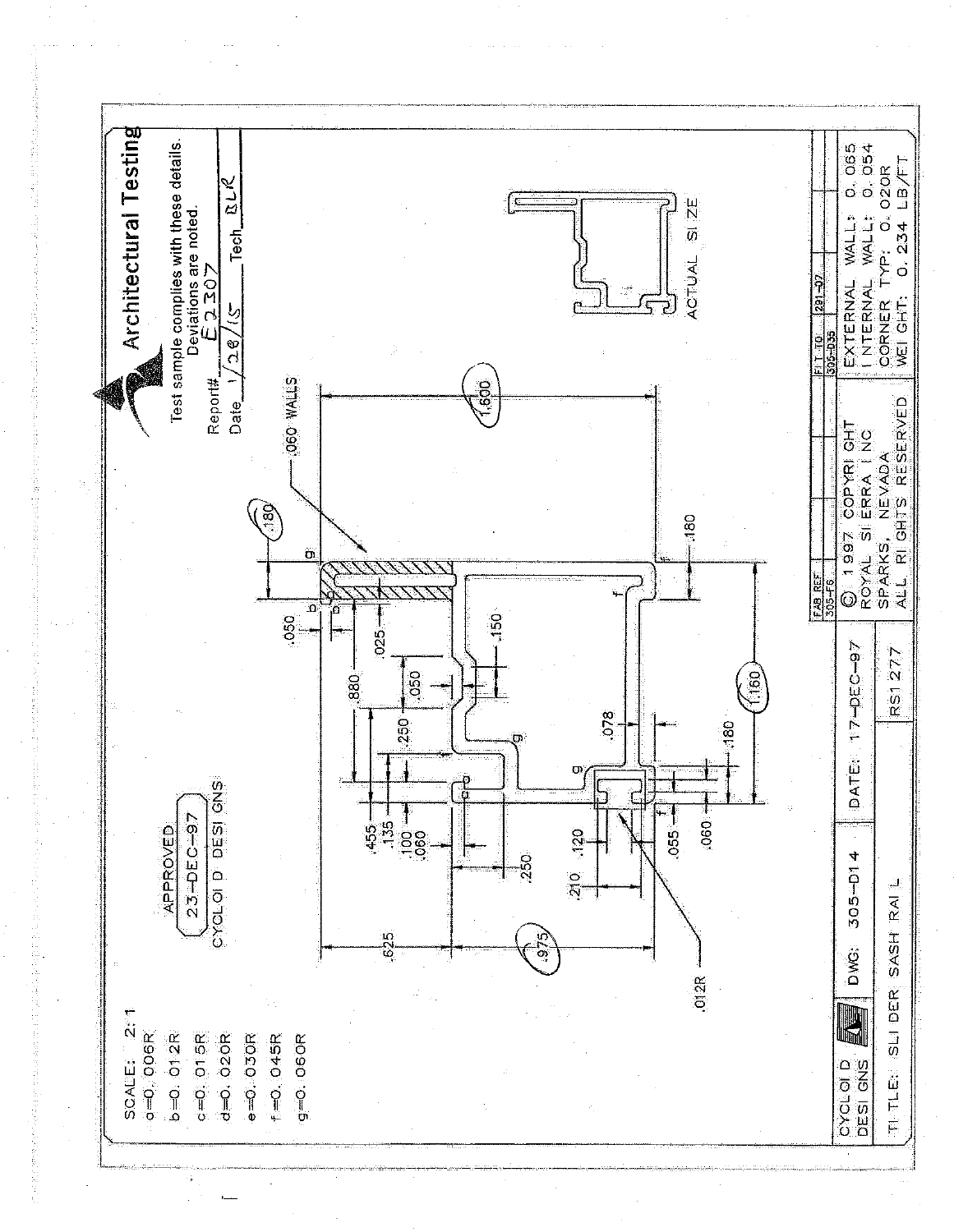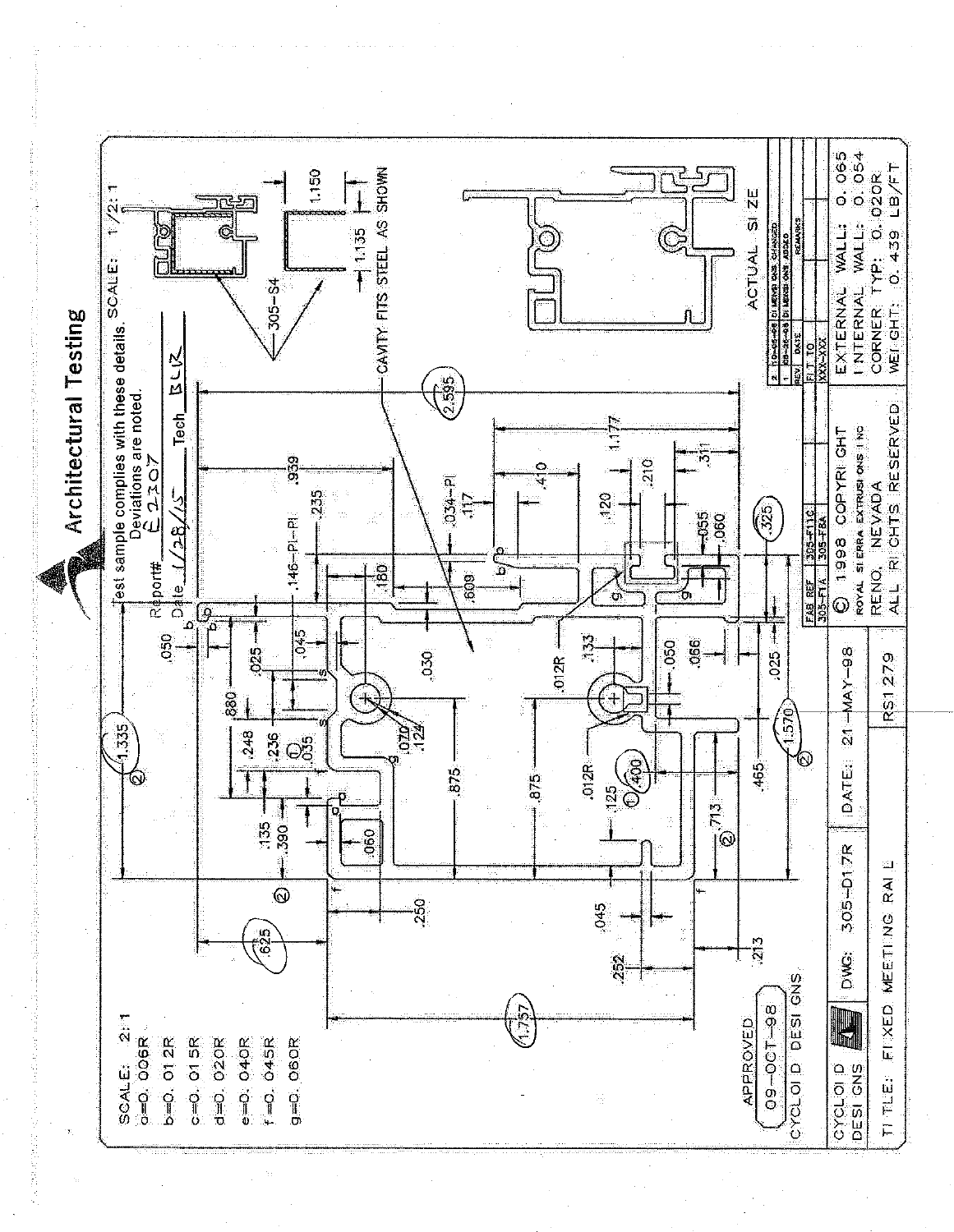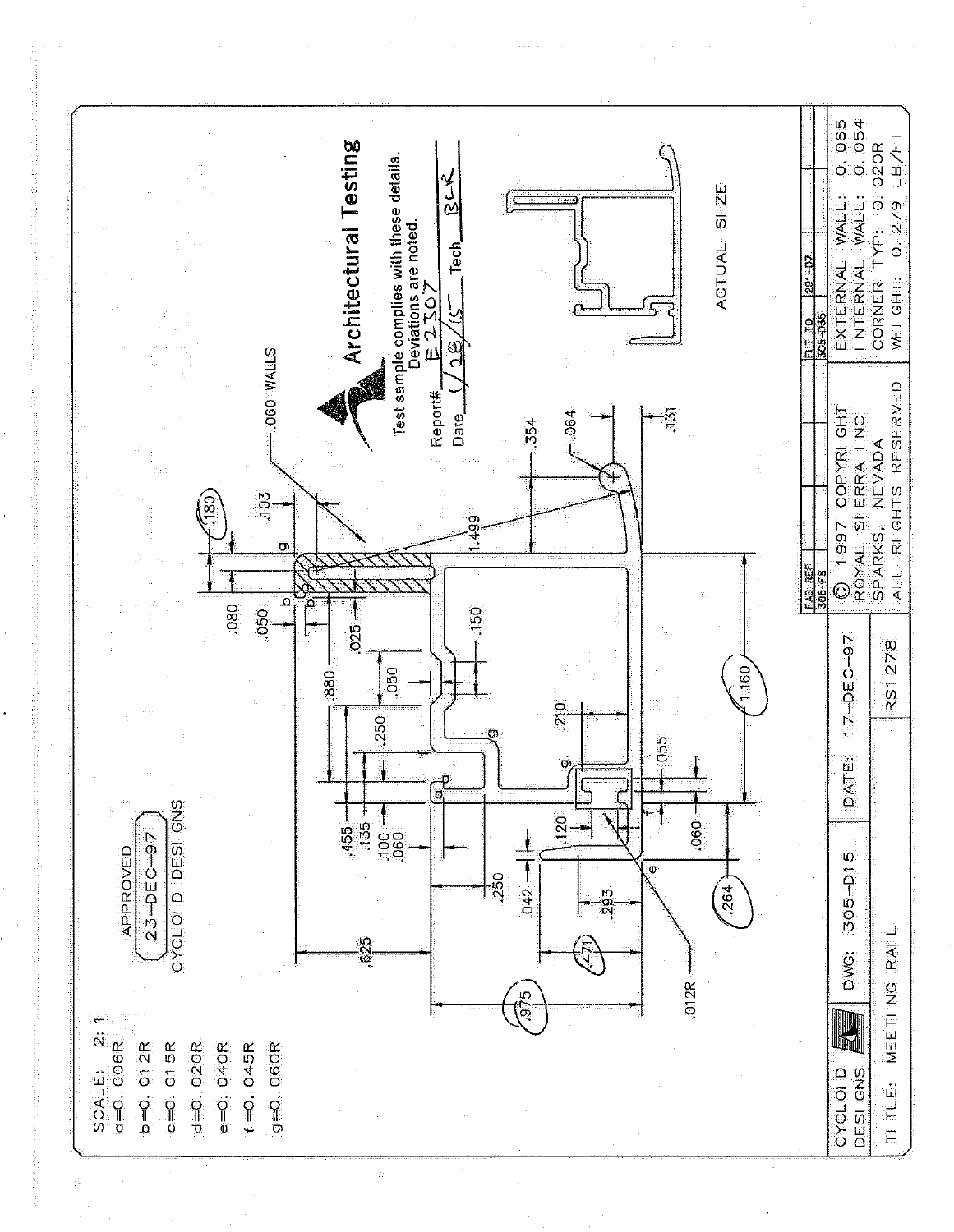